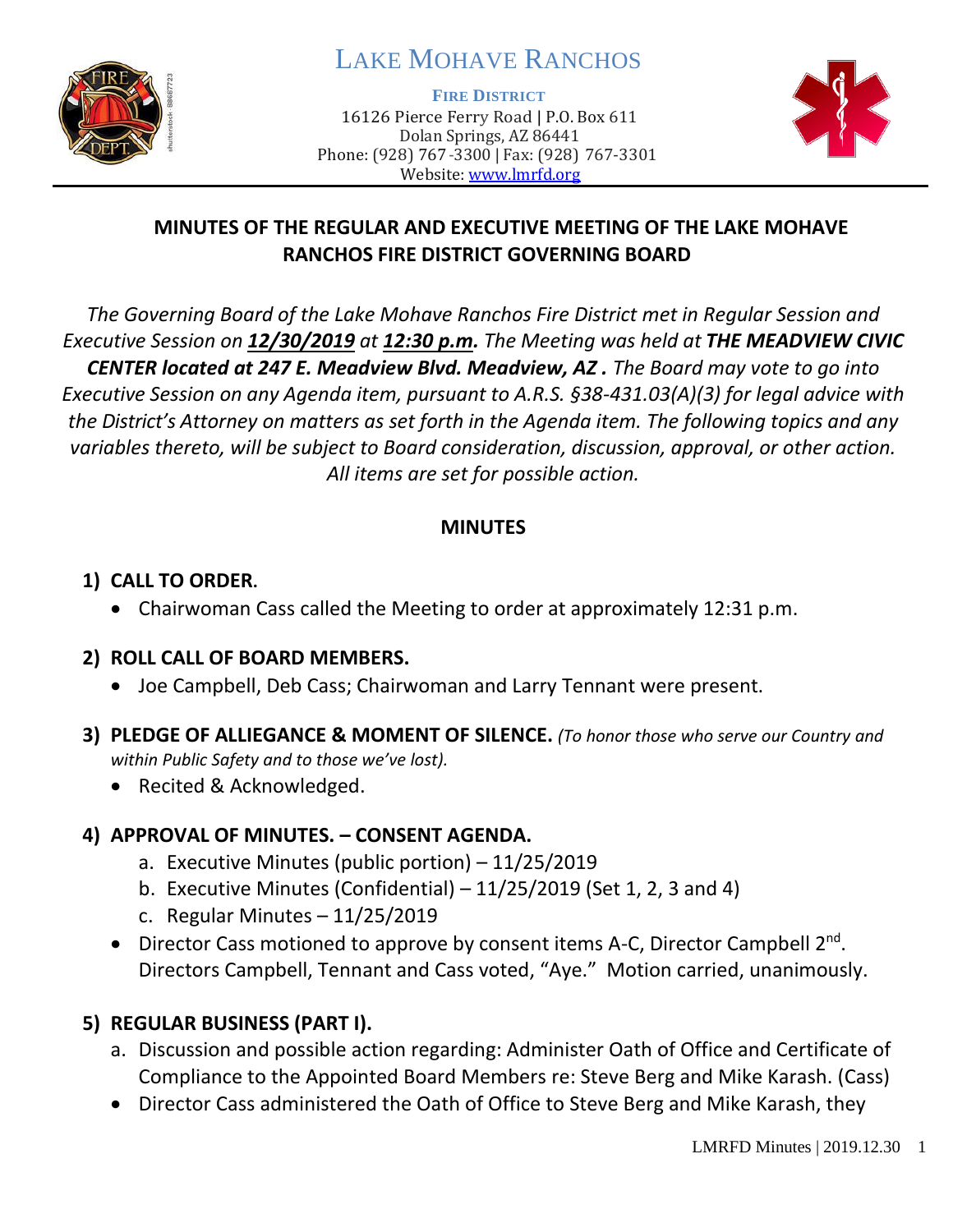each recited it aloud and the Oath's of Office were Notarized. No action.

*Note*: Director Cass noted Director Karash and Director Berg's attendance for the Meeting as present.

- b. Discussion and possible action regarding: Nomination for LMRFD Board Clerk open position. (Cass)
- Director Cass nominated Director Berg for Board Clerk, Director Campbell 2<sup>nd</sup>. Director Tennant nominated Director Karash, Director Karash declined the nomination. Director Cass motioned to approve the nomination of Director Berg for Board Clerk, Director Campbell 2<sup>nd</sup>. Directors Campbell, Karash, Berg and Cass voted, "Aye." Director Tennant abstained. Motion carried, 4-1.

## **6) EXECUTIVE BUSINESS.**

1. Board of Directors may vote to go into Executive Session for legal advice pursuant to A.R.S. §38-431.03(A)(3), for possible direction to legal counsel pursuant to A.R.S. §38- 431.03 (A)(4). and for personnel matters pursuant to A.R.S. §38-431.03 (A)(1) for the following matters:

- a. Discussion regarding: Personnel Matter re: Chiefs performance and possible modification or termination of Interim Chief Contract. (Cass)
- b. Discussion regarding: Personnel Matter re: Fire Chief Contract re: review of proposed changes from 11/25/2019 meeting and/or possible modification(s). (Cass)
- Director Berg motioned to enter Executive Session, Director Cass 2<sup>nd</sup>. Directors Tennant and Karash abstained. Directors Berg, Campbell and Cass voted, "Aye." Motion carried 3-2.
- Executive Session began at approximately 12:44 p.m.
- Executive Session ended at approximately 1:53 p.m.
- Director Cass called a 5 min recess at approximately 1:53 p.m., public meeting reconvened at approximately 1:58 p.m.
- **7) CALL to the PUBLIC.** *(Consideration and discussion of comments and complaints from the public. Those wishing to address the Lake Mohave Ranchos Fire District Board need not request permission in advance. The Fire District Board is not permitted to discuss or take action on any item(s) that are not on the Agenda that are raised in the call to the public. However, individual Board Members may be permitted to respond to criticism directed to them. Otherwise, the Board may direct that staff review the matter or that the matter be placed on a future agenda. The Fire District Board cannot discuss or take legal action on any issue raised during the Call to the Public due to restriction of the Opening Meeting Law).*
	- NONE.

## **8) REPORTS.**

a. **CHIEF'S REPORT.** *(The governing body may not propose, discuss, deliberate or take legal action on this matter unless the specific matter is properly noticed for legal action. Therefore, action*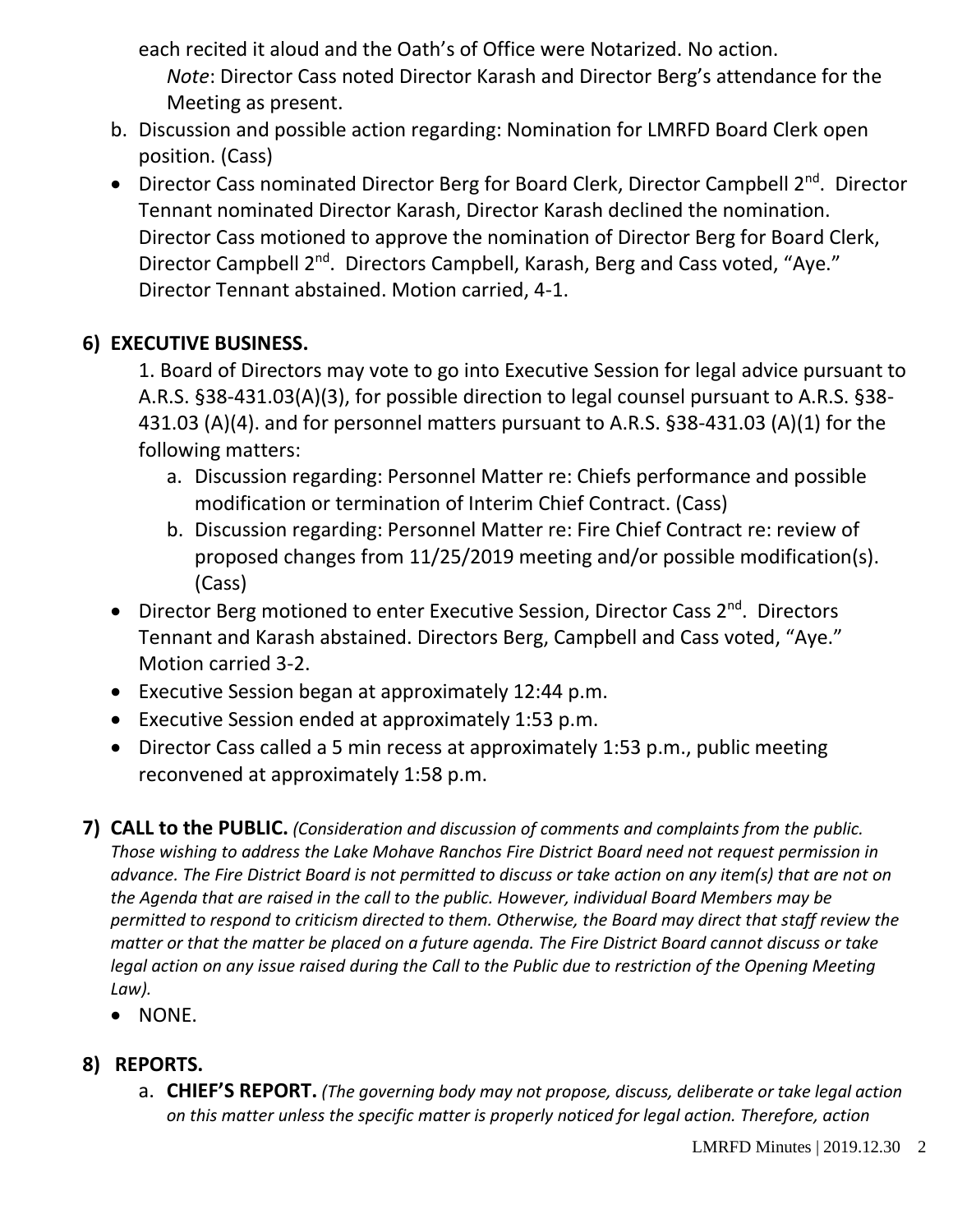*taken as a result of the Chief's report will be limited to directing staff to study the matter or scheduling the matter for further consideration and discussion at a later date. (A.R.S. 38- 431.02.K.)*

- RUN REPORT: AMR TRANSPORTS 0, CHIEF CALL OUTS -5, TRANSPORTS- 51, REFUSALS- 5, FIRE CALLS- 9, HWY 93- 10
- MEETINGS, CONFERENCES, TRAININGS, EVENTS:
	- o ATTENDED AND SPOKE AT THE COM MEETING IN MEADVIEW
	- o 11-11 VETERANS PARADE IN MEADVIEW
	- o 11-9 FIRST AID CPR FOR DOLAN
	- o 11-12 RUN REVIEW
	- $O$  11-21 MCFOA
- DISTRICT PROPERTIES:
	- o TRAILER WAS TOO EXPENSIVE TO MOVE SO IT WILL BECOME A LIVE BURN TRAINING FIRE UPON BOARD APPROVAL.
- DISTRICT VEHICLES:
	- o B-416 STILL OUT OF SERVICE DUE TO PUMP AND MOTOR ISSUES
	- $\circ$  U-419 IS IN SERVICE AND BEING USED WORKING OUT GREAT FOR THE VOLUNTEERS
- PROJECTS IN THE WORKS:
	- o ALL PAPERWORK TURNED IN FOR THE REIMBURSEMENT FOR THE 100 CLUB GRANT THEY WILL BE HAND DELIVERING THE CHECK AND DO PICTURES
	- $\circ$  I WENT TO FEDERAL SURPLUS YARD IN PHOENIX AND WE ARE GETTING A NEW SKID UNIT FOR B-426 AND A COMPLETE TYPE 6 BRUSH TRUCK FROM THE STATE
	- o NEW TURNOUTS ARE IN SERVICE 4 SETS
	- o RADIOS FROM THE WACEMS GRANT HAVE BEEN ORDERED
	- o GRANT WRITER THAT WAS HIRED IS WRITING OUR GRANT FOR THE NEW SCBA'S THE GRANT WILL OPEN EARLY JANUARY
	- b. **FINANCIAL REPORT(S).**
		- *1.* Review and approval: November 2019 Financial Report(s). *(The financial report(s) are to be reviewed and approved by the Board).* (Buldra/Administration) Mr. Rodriguez reported the November 2019 Financial Report(s) in the absence of Mr. Buldra as follows:
- Revenue for the month of November was \$109,238 which was \$11,113 under budget.
- Mohave County Revenue for November was \$82,915 which was \$12,560 under budget.
- Non-Tax Revenue for the month of November was \$26,323 which was \$1,447 over budget.
- Ambulance revenue for the month was \$5,478 (22%) under budget.
- Expenses for November totaled \$81,298 which was over budget by \$16,843 (26%).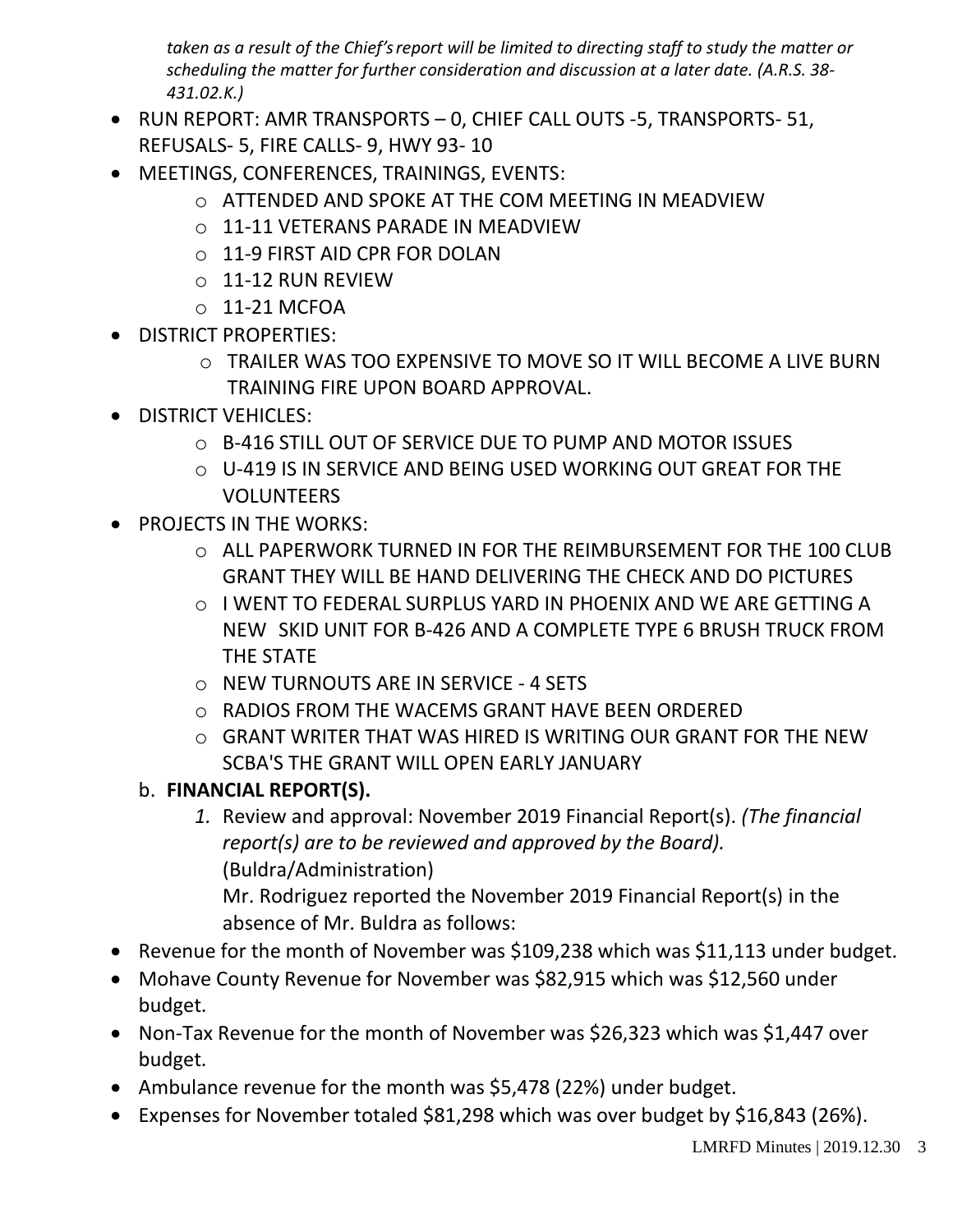- Year to date revenue is \$489,572 which is \$35,277 over budget.
- Mohave County Revenue is \$20,208 over budget.
- Ambulance revenue is \$6,581 over budget.
- Year to date expenses is \$358,121 which is \$15,212 under budget.
- Total cash as of November 30, 2019 is \$691,558 which is \$80,618 more than November 30, 2018.
	- o Director Tennant inquired about vehicle maintenance compared to last FY. Mr. Rodriguez explained in total last FY that line item was over approximately \$6,000 whereas it's over budget YTD at \$10,000. Director Tennant expressed his desire to continue to have the repairs and maintenance being performed regularly, noting it wasn't being done prior.
	- o Director Cass motioned to approve the November 2019 Financials, Director Karash 2<sup>nd</sup>. Directors Karash, Tennant, Campbell, Berg and Cass voted, "Aye." Motion carried, unanimously.

**9) EXECUTIVE BUSINESS.** *(Lake Mohave Ranchos Fire District Governing Board public action section on matters held in Executive Session).*

- a. Discussion and possible action regarding: possible modification or termination of Interim Chief Contract. (Cass)
- No action.
	- b. Discussion and possible action regarding: review of proposed changes and/or modification to Fire Chief Contract re: possible approval for finalization to create Fire Chief Contract. (Cass)
- Director Cass motioned to table this item until the January Board Meeting, Director Campbell 2nd. Directors Campbell, Berg, Karash, Tennant and Cass voted, "Aye." Motion carried, unanimously.

## **10) REGULAR BUSINESS (PART II).**

- a. Discussion and possible action regarding: Lake Mohave Ranchos Fire District Executive and Regular Monthly Meeting time(s) clarification, possible change of day for the month and possible location changes. (Cass/Administration)
- Discussion regarding moving the monthly Meeting to the  $4<sup>th</sup>$  Friday of the month and location change in Dolan Springs from the DSCC to the Chamber of Commerce and using the Classroom at the MCA in Meadview ensued. Administration stated the Chamber of Commerce and the MCA (Classroom) were available on the  $4<sup>th</sup>$  Friday, alternating for each month at 12:30 p.m. Director Cass motioned to change the meeting to the 4<sup>th</sup> Friday of each month with location change from DSCC to Chamber of Commerce in Dolan Springs, and use the Classroom at the MCA in Meadview, effective January 2020, Director Campbell 2<sup>nd</sup>. Directors Campbell, Berg, Karash, Tennant and Cass voted, "Aye." Motion carried, unanimously.

b. Discussion and possible action regarding: Review and approval for annual coverage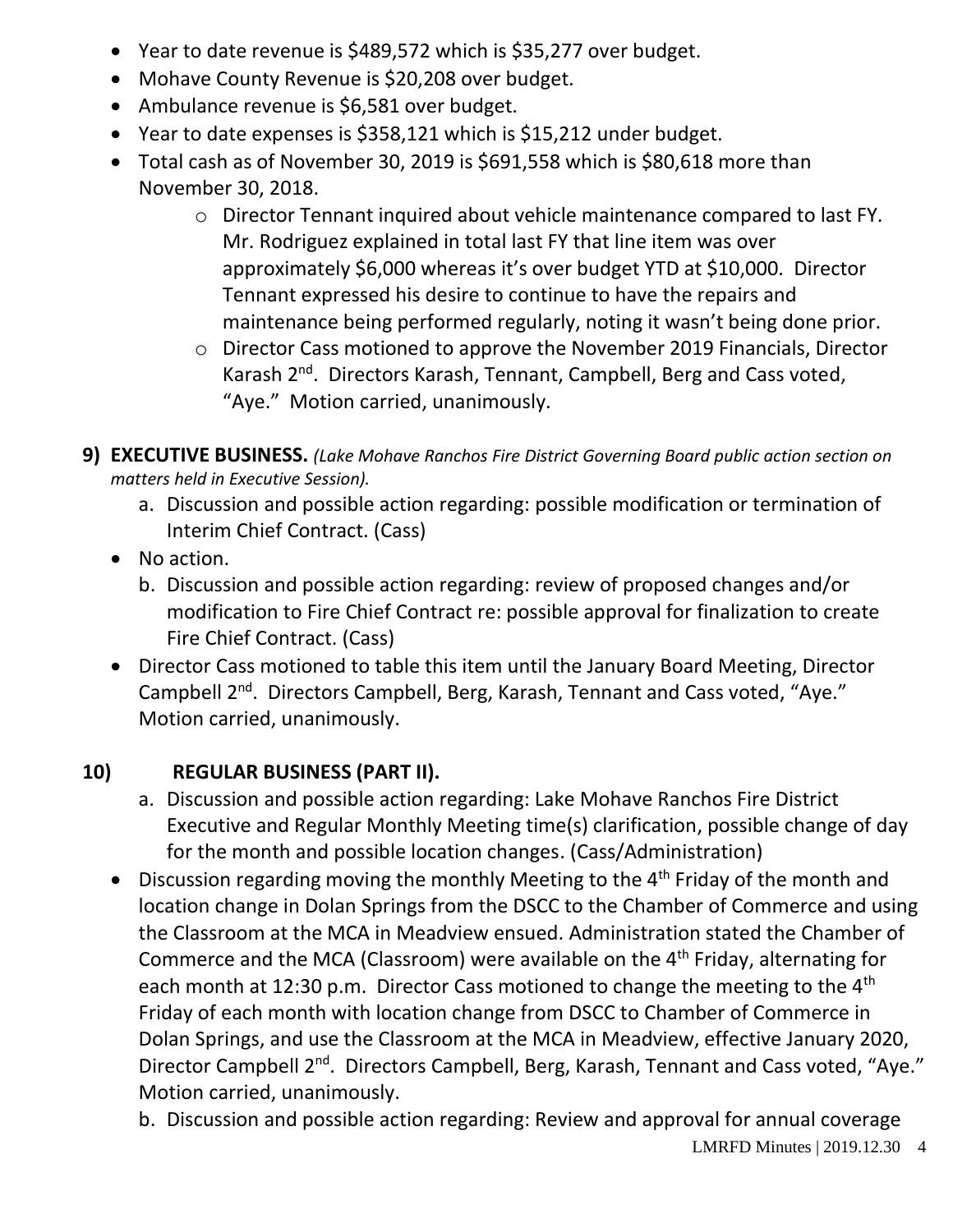through VFIS for LMRFD. (Administration)

- Administration explained the annual renewal of VFIS Policy, noting the current annual premium was \$22,817 and the increase annually would be \$2,182 bringing the total annual premium to approximately \$24,999 paid in installment payments quarterly. Explanation for increase as provided by Administration was changes of exposure, call volume, add-on Utility Vehicle, garage add-on that was not on prior package, increase value to ambulance and brush truck and add-on the Command Vehicle. Director Cass motioned to approve the renewal with VFIS, Director Campbell 2<sup>nd</sup>. Directors Campbell, Berg, Karash, Tennant and Cass voted, "Aye." Motion carried, unanimously.
	- c. Discussion and possible action regarding: District Policy re: Articles approved by the Board for Personnel re: dissemination re: posting. (Administration)
- Administration explained to the Board that with the updates of Policies, the entire Manual won't be put together until completed and in the interim it was suggested to place those approved Policies on the District Website for employee viewing, if needed. Director Cass motioned to approve and direct the Chief to direct Karen to post the articles approved by the Board that have been in effect from 2016 and going forward and to direct the Chief to direct Karen to make an employee section for policies for them to access with this information and if this becomes an issue with space or other reasons that posting be postponed and the item be brought back to the board for additional review or changes. Director Berg 2<sup>nd</sup>. Directors Berg, Karash, Campbell, Tennant and Cass voted, "Aye." Motion carried, unanimously.
	- d. Discussion and possible action regarding: District Policy re: possible approval for Article 31 (Uniforms and Annual Allowances and Allotment). (Administration)
- Director Cass motioned to table this item until the January Meeting, Director Karash 2<sup>nd</sup>. Directors Karash, Berg, Campbell, Tennant and Cass voted, "Aye." Motion carried, unanimously.
	- e. Discussion and possible action regarding: IGA (Intergovernmental Agency Agreement) re: GVFD, LMRFD, NACFD and KFD for mutual aid. (Administration)
- The Chief explained the IGA, the Board inquired about equipment and personnel being used. The Chief stated it would consist of Volunteers and a Water Tender. Director Cass motioned to have the IGA include Volunteers and a Water Tender specifically listed and to review after revised, Director Berg 2<sup>nd</sup>. Directors Berg, Campbell, Karash, Tennant and Cass voted, "Aye."
	- f. Discussion and possible action regarding: Mobile Unit located at 16126 Pierce Ferry Rd. Dolan Springs, AZ 86441 re: update and consideration for approval to burn. (Administration)
- The Chief explained the mobile unit was to dilapidated and unstable for removal and that the buyer also reneged, he suggested a live fire training exercise with the crews, it was also explained that the original vote was to sell for \$50.00, but in lieu of unforeseen circumstances with the unit it was suggested the Board rescind and/or revise the original order. Director Cass motioned that the vote that passed on 9/23/2019 be rescinded and